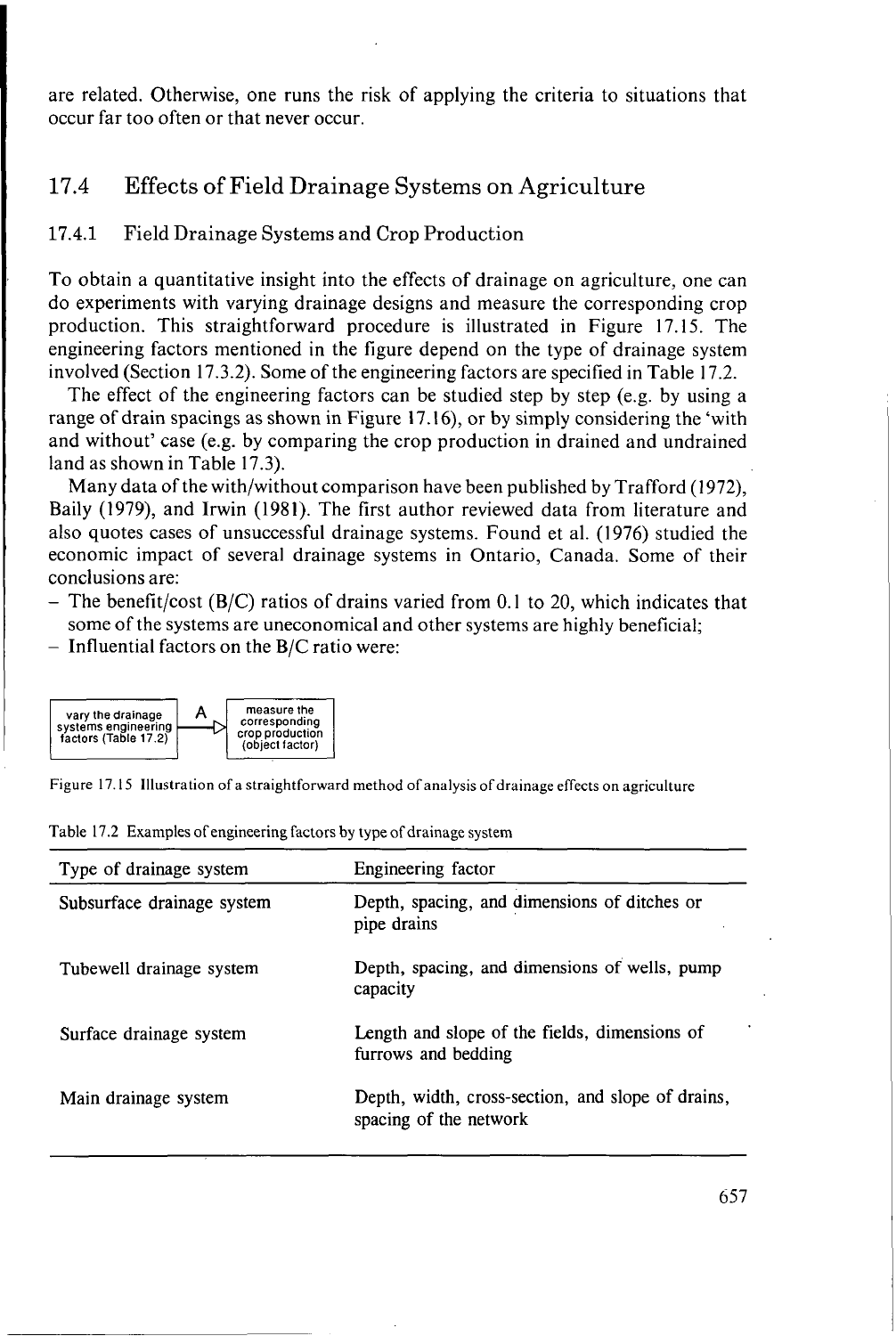

Figure 17.16 Example of Relation A of Figure 17.15 showing net benefit **(b)** of winter crops as a function of drain spacing in a 60% clay soil in Sweden (Eriksson 1979)

Table 17.3 Annual maize production (t/ha) with and without field drainage systems and different doses of N-fertilizer (Schwab et al. 1966)

| Type of drainage system          |     | N fertilizer (kg/ha) |     |  |
|----------------------------------|-----|----------------------|-----|--|
|                                  |     | 100                  | 200 |  |
| Subsurface field drainage system | 3.7 | 5.9                  | 7.0 |  |
| Surface field drainage system    | 3.5 | 5.1                  | 6.2 |  |
| Without field drainage system    | 2.5 | 3.0                  | 4.0 |  |

- The productivity of the environment: poor soils and adverse climatic conditions decreased B/C ratios;
- Local initiative to take advantage of the drainage facilities: some farmers did not make the necessary additional investments;
- Quality of engineering: some drains were too elaborate and costly for their purpose;
- Despite its significance, little analysis of the full effects of drainage systems has been undertaken.

When the relationship between engineering factors and crop production (Relation **A** in Figure 17.15) is established in a certain area, it has no validity for application elsewhere, because it depends on the area's pedological, climatic, hydrological, topographic, agronomic, and socio-economic conditions. **A** more universal applicability of experiences can be promoted by introducing additional factors into Relation **A.** In Figure 17.17, for example, the watertable regime is used as an additional intermediate factor, so that Relation **A** is divided into Relations B and C.



Figure 17.17 Relation **A** of Figure 17.15 is divided into Relations **B** and *C* by means of the watertable regime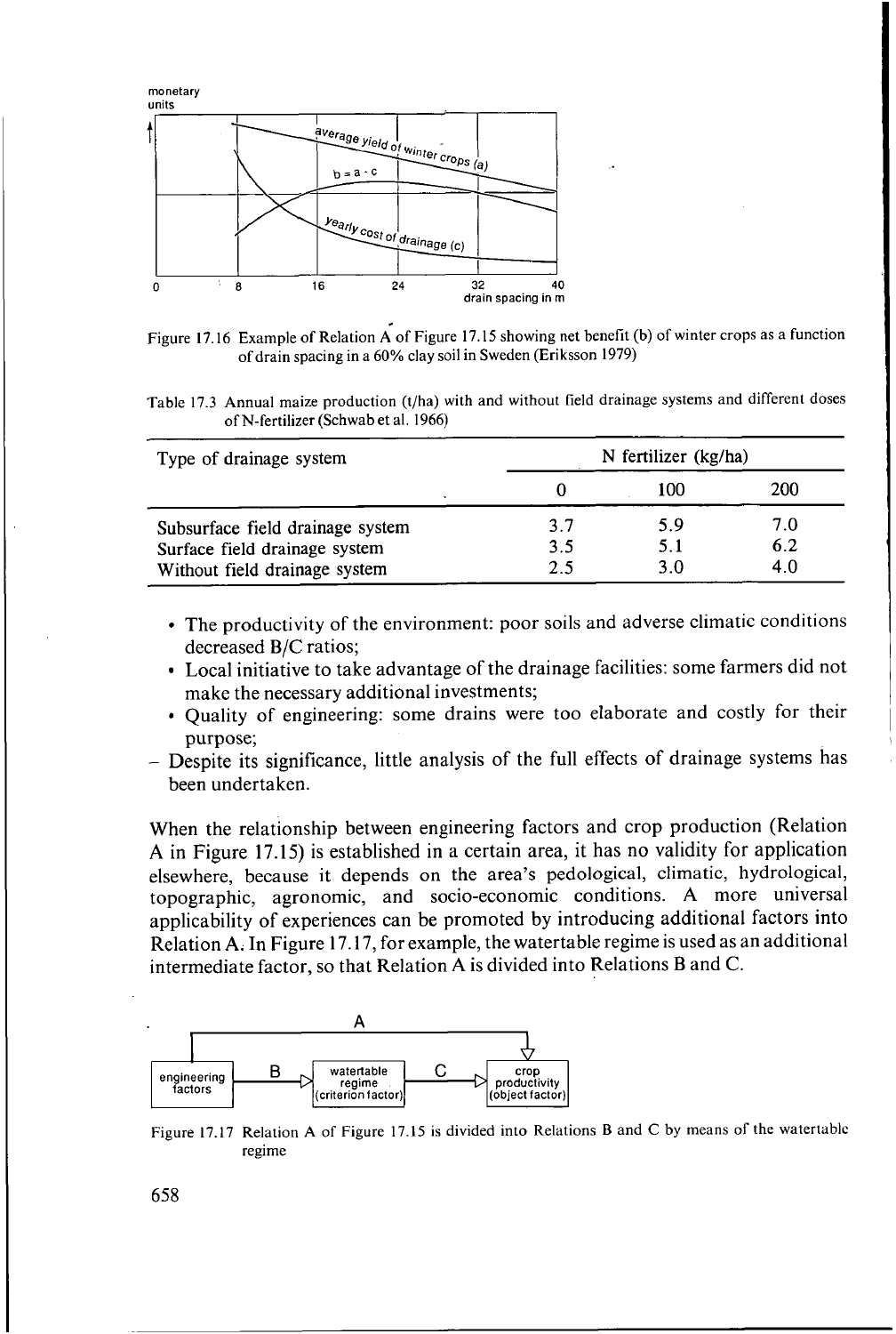Relation B represents a direct effect of a drainage system (Section 17.3.1, Figure 17.2). It is entirely a hydraulic function and lends itself to the development of generalized drainage formulas (Chapter 8). These formulas have more than local value because they include parameters to represent natural conditions like recharge and hydraulic conductivity. **A** difficulty is still to survey and correctly assess these parameters, because of their wide variation in time and space (Chapters 12 and 16).

Relation C represents an indirect effect of a drainage system and has already been discussed in Section 17.3.3. This relationship is very site specific and is therefore not universally applicable. **A** more universal applicability can be obtained by dividing Relation C into other relationships with the help of the proper additional factors (Section 17.4.3). This, however, leads to complicated interactions and therefore constrains practical application. Hence, the establishment of empirical relationships of the C-type remains a necessity in any region where a drainage project is proposed.

Implementing and operating a drainage system can have far-reaching effects, not only on the crop production but also on the total cropping system of an area. This is illustrated in Figure 17.18, which shows profound changes in the cropping pattern in England and Wales after drainage systems had been introduced.

# **17.4.2** Watertable and **Crop** Production

The use of the watertable as an index for crop production was explained in Section 17.3.3. In this section, some additional data are given on Relation C (Section 17.4.1) between crop production and the watertable regime.

Figure 17.19 shows the relationship between the yield of wheat in farmers' fields in the Nile Delta and the average depth of the watertable during the growing season



Figure 17. **I8** Changes in cropping pattern as a result of drainage (FDEU 1972)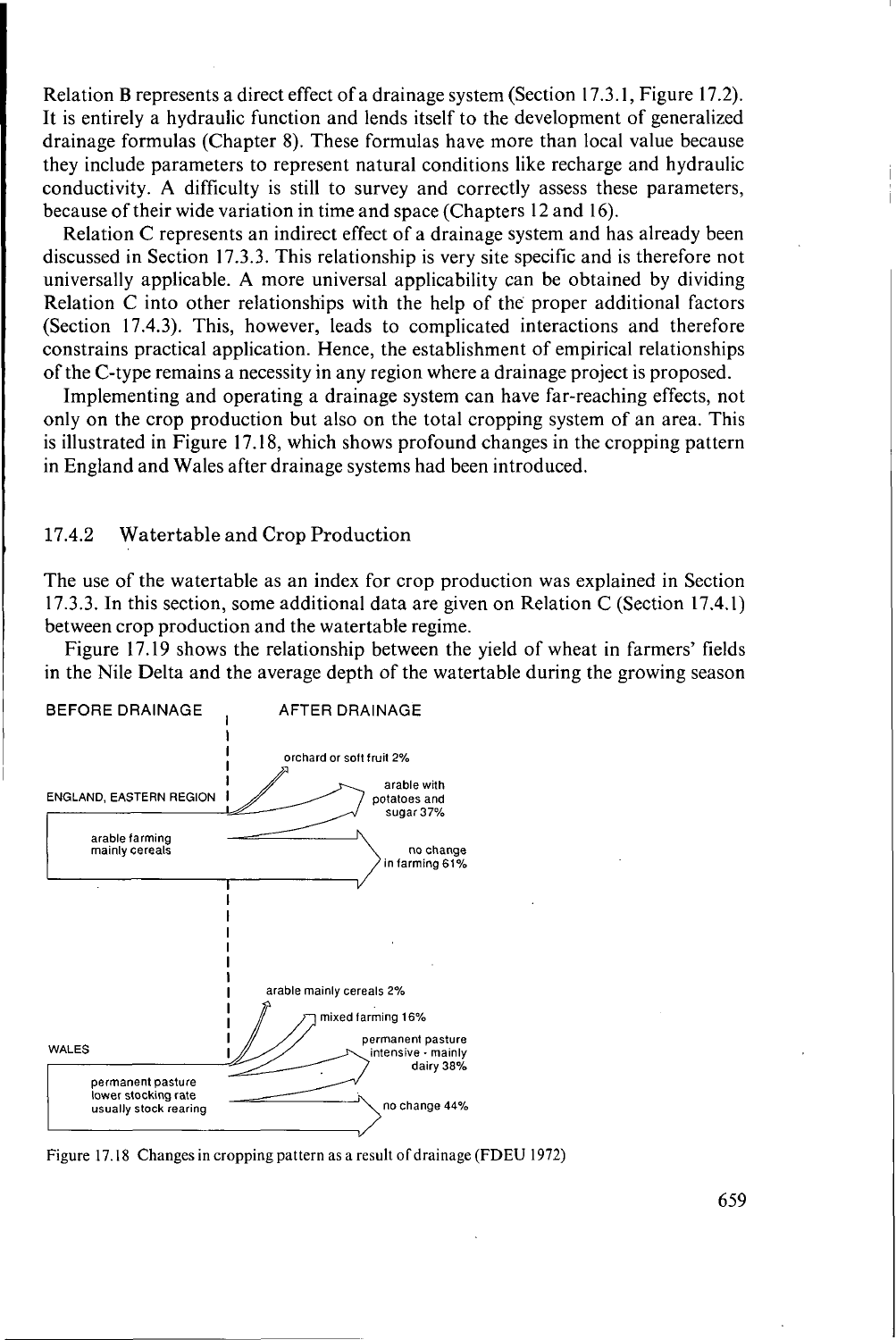

Figure 17.19 A plot of data on the yield of wheat in farmers' fields and the average seasonal depth of the watertable in the Nile Delta, Egypt (Advisory Panel 1982)

for wheat (i.e. winter). The figure reveals that in most fields the average depth was more than 0.5 m, and no clear relationship with the yield can be detected. This indicates that the fields did not suffer from serious drainage problems and that the critical depth (i.e. the minimum permissible depth) of the watertable is 0.5 m or less. There are insufficient data on a watertable depth of less than 0.5 m to determine the value of the critical depth accurately, but it can be concluded that the lowest crop yields observed are not due to a shallow watertable but to other, unfavourable, agricultural conditions.

Figure 17.20 shows similar yield data for wheat (a winter crop) and for maize and cotton (summer crops) in the drained Mashtul Pilot Area in the Nile Delta. It appears



Figure 17.20 **The** yield of some irrigated crops versus seasonal average depth of the watertable. Data from the Mashtul Pilot Area in the Nile Delta, Egypt (Safwat Abdel-Dayem and Ritzema 1990)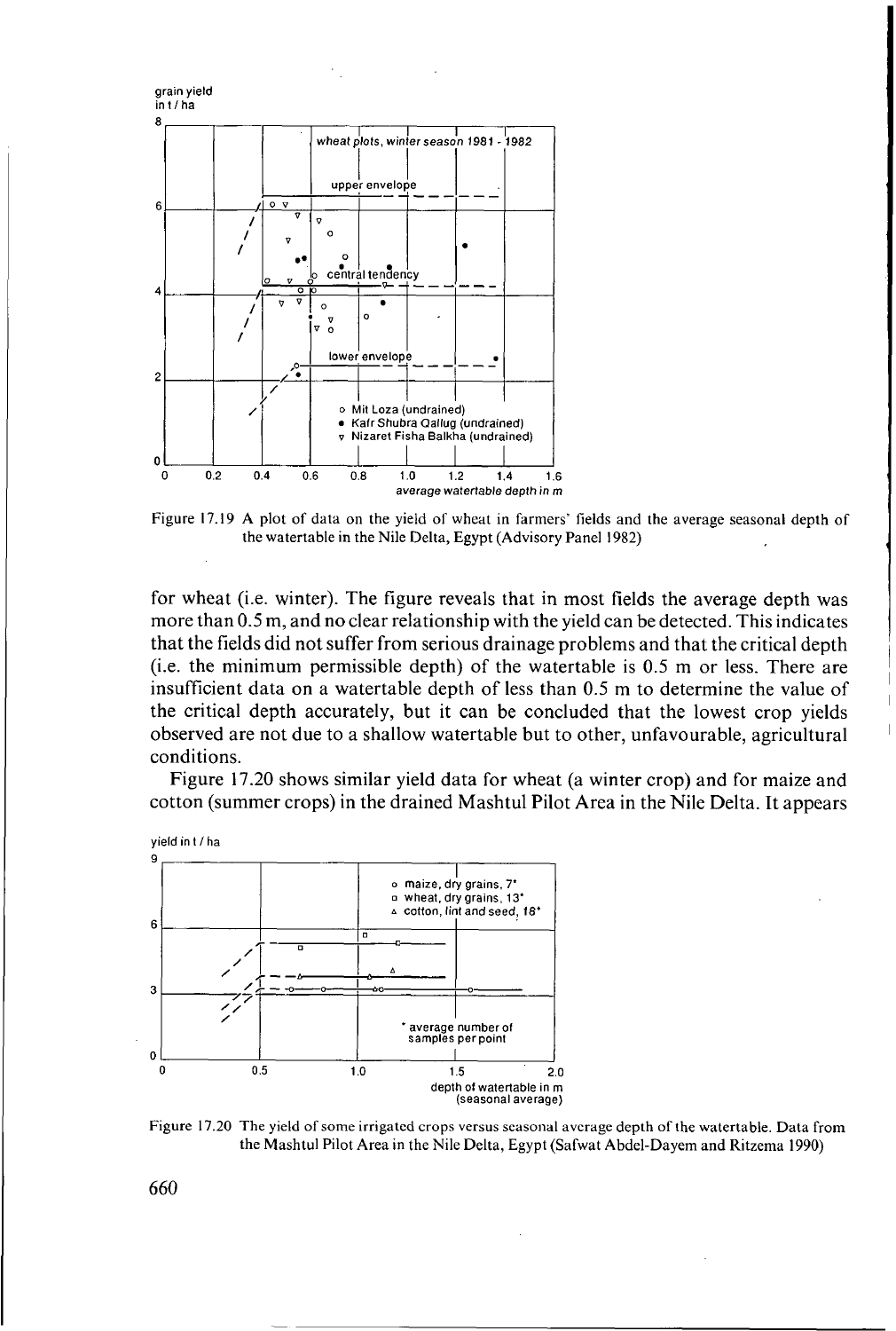

Figure 17.21 Relationship between banana yield, plantation age, and average depth of the watertable in Surinam (Lenselink 1972)

that the area is adequately drained, because no clear relationship can be detected between the average depth of the watertable and the yields, and all seasonal average depths of the watertable were deeper than 0.5 m. Some fields in the pilot area were even excessively drained (i.e. the watertable is much deeper than required). As in Figure 17.19, the critical value of the watertable for the crops investigated in Figure 17.20 cannot be determined accurately because of the lack of data on very shallow watertables. Anyway, it is likely that depths of 0.6 to 0.7 m are safe for all three crops.

Figure 17.21 shows the relationship between banana yield, plantation age, and average depth of the watertable in Surinam. For all ages, a depth of 0.8 m is a safe depth. The banana production is reduced at depths of 0.7 m or less. The lowest yields were obtained on plantations that were seven years old.

Table 17.4 shows the relative yields of potatoes, onions, maize, and carrots in

| Crop       | Number of years | Depth of watertable (m) |     |     |     |
|------------|-----------------|-------------------------|-----|-----|-----|
|            |                 | 0.4                     | 0.6 | 0.8 | 1.0 |
| Potatoes   | 12              | 46                      | 94  | 97  | 100 |
| Onion      | 11              | 63                      | 109 | 113 | 100 |
| Sweet corn | 4               | 61                      | 100 | 92  | 100 |
| Carrots    | 4               | 59                      | 93  | 96  | 100 |
| Average    |                 | 63                      | 98  | 100 | 100 |

Table **17.4** Relative yields (in %) of crops with different depths of the watertable in a muck soil (Harris et al. 1962)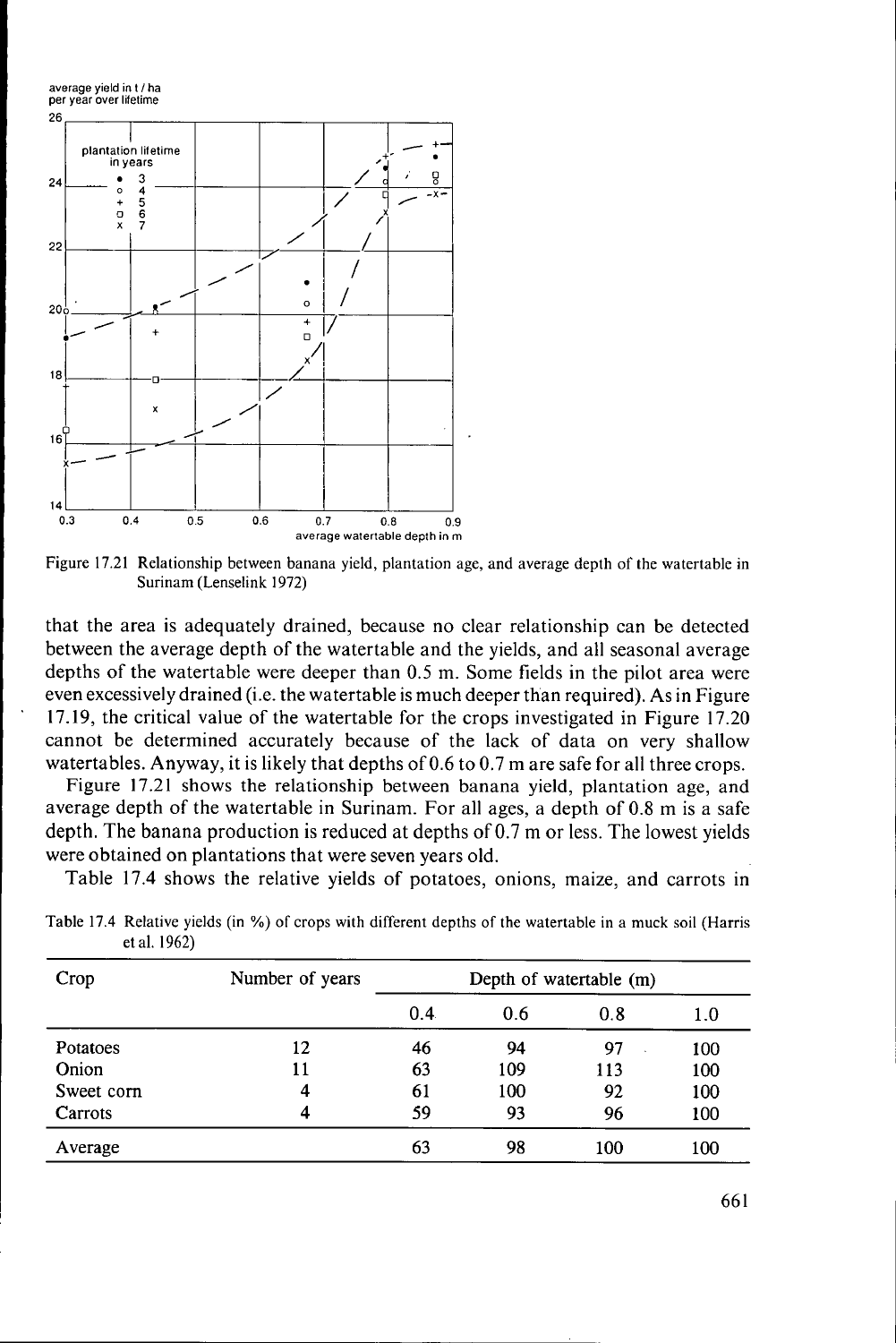

Figure **17.22** Production of a dwarf rice variety as a function of the depth of the standing water layer on the soil surface (personal communication from K.J. Lenselink and **J.** de Wolf, ILRI, Wageningen, The Netherlands)

dependence of the depth of the watertable in a muck soil. **A** depth of 0.6 m is safe for all four crops, although potatoes and carrots perform slightly better when the depth is 0.8 m or more. The yield of onions even decreases at depths of more than 0.8 m. This effect is probably related to the quality of the muck soil.

Figure 17.22 gives the expected production of a high-yielding dwarf rice variety in relation to the average depth of the standing water layer on the soil. It appears that a depth between O and 0.1 m guarantees maximum possible yields. Depths of more than O. 15 m lead to yield reductions. Nevertheless, there are many sturdy rice varieties that can withstand much higher depths.

Figure 17.23 shows that, in farmers' rice fields in the Nile Delta, the average seasonal



Figure **17.23 A** plot of rice yields in farmers' fields versus seasonal average depth of the standing water layer on the soil surface in the Nile Delta, Egypt (Nijland and EI Guindy 1986)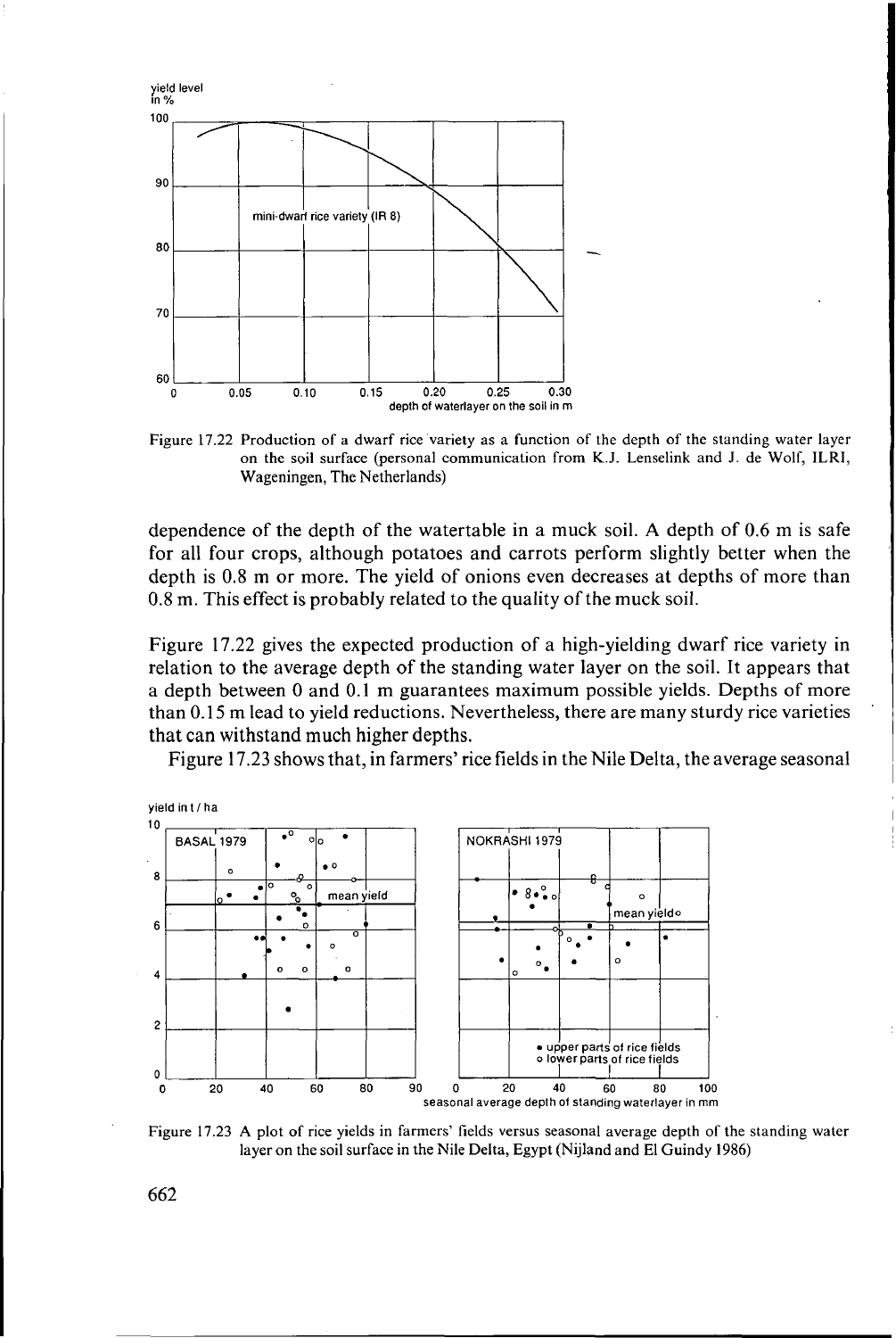

Figure **17.24 A** further breakdown of Relation **C** of Figure 17.15 into Relations D, **E,** F, *G,* H, and I, using soil-related growth and management factors

depth of the standing water layer on the fields ranges between 0 and 0.1 m, and that within this range the yield is independent of the depth: there are no drainage problems.

# **17.4.3** Watertable and Soil Conditions

To enable a wider application of the relationship between the depth of the watertable and the agricultural effects, we can separate Relation C, discussed in the previous paragraphs, into Relations D and E, using the soil-related growth factors of the plants as intermediate factors (Figure 17.24). These factors can be distinguished in soil physical, chemical, biological, and hydrological factors, which are highly interactive (Figure 17.25).



Figure **17.25** Soil physical, chemical/biological, and hydrological interactions in Relations D and **E** of Figure **17.24**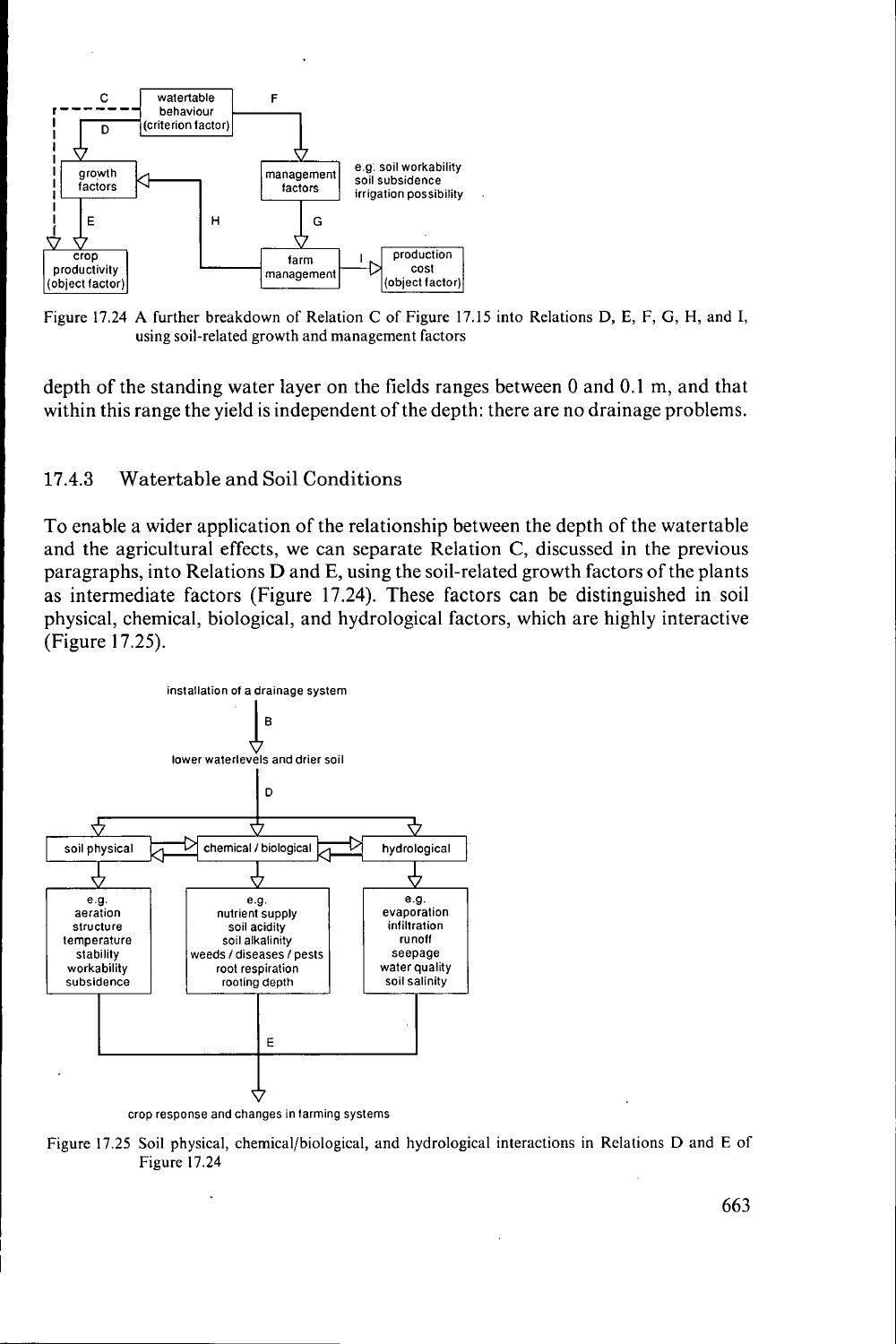Figure 17.24 also shows a separation using the soil-related farm-management factors as intermediates (Relations F and G). The management factors have an influence on the farm management (depending on the farmer's response), which again exerts an influence on the growth factors (Relation H), but also on the cost and effort put into crop production (Relation I). **All** this may result in a profound change in the cropping system after the introduction of drainage systems, as was illustrated in Figure 17.18.

**A** disadvantage of the drainage-response model of Figures 17.24 and 17.25 is its complexity, the usual lack of data, and the difficulty of collecting the necessary information to make it functional. In drainage design, therefore, one usually has to depend on empirically-obtained relationships of the C-type. Nevertheless, an insight into the soil-related growth and management factors is important, and for this reason some examples will be discussed below.

#### *Soil Structure*

**A** good soil structure favours both the soil aeration and storage of soil water, reduces impedance to root growth, and provides stable traction for farm implements. **A**  drainage system affects the soil structure through its influence on the watertable (Relation E; Figures 17.24 and 17.25). Figure 17.26 shows the influence of groundwater depth on pore volume  $\%$  for two pore-size classes ( $\lt$  30 micron and  $>$  30 micron). As can be seen, the percentage of large pores increases with increasing depth of the watertable. **As** a result, when the depth of the watertable increases from 0.4 m to **1** .O m, the hydraulic conductivity of the soil layer between 0.5 and 0.9 m depth increases from 0.35 m/d to 2.5 m/d (Van Hoorn 1958). It appears that maintaining the watertable at a depth greater than 0.4 m exerts a beneficial influence on soil structure and structurally-determined soil properties.

### *Soil Temperature*

The reduced water content and the increased air content brought about by a drainage system result in a lowering of the specific heat of the soil, because water requires five times more heat to raise its temperature than dry soil. Consequently, waterlogged soil with about 50% moisture requires 3 times more heat to warm up than dry soil. In addition, the cooling effect of the greater evaporation from a wet soil delays a temperature rise. In temperate climates, both these effects cause a delay of growth in spring. In general, it can be stated that the temperature of the soil surface is favourably changed by a drainage system, which will promote early planting in spring in areas with cold winters, which in turn leads to a yield increase. This chain of reactions gives a good example of the interactions existing between Relations E, F, G, H, and I in Figures 17.24 and 17.25. Wesseling (1974) and Feddes (1971) have reviewed the influence of drainage systems on temperature and of temperature on plant growth.

Sometimes, wet soils have a favourable effect. In hot climates, for example, a wet soil prevents an excessive rise in soil temperature during the day, so that a lower, more favourable soil temperature is maintained. In climates with an occasional night frost during the growing season, wet soils are able to release more heat than dry soil and thus maintain a higher night temperature. In fields with a watertable deeper than 1 .O m, Harris et al. (1962) reported a 50% stand reduction of maize, potatoes, and peppermint due to a frost in June, whereas no damage was observed in fields with a watertable at 0.4 m depth. This example shows that excessive drainage should be avoided.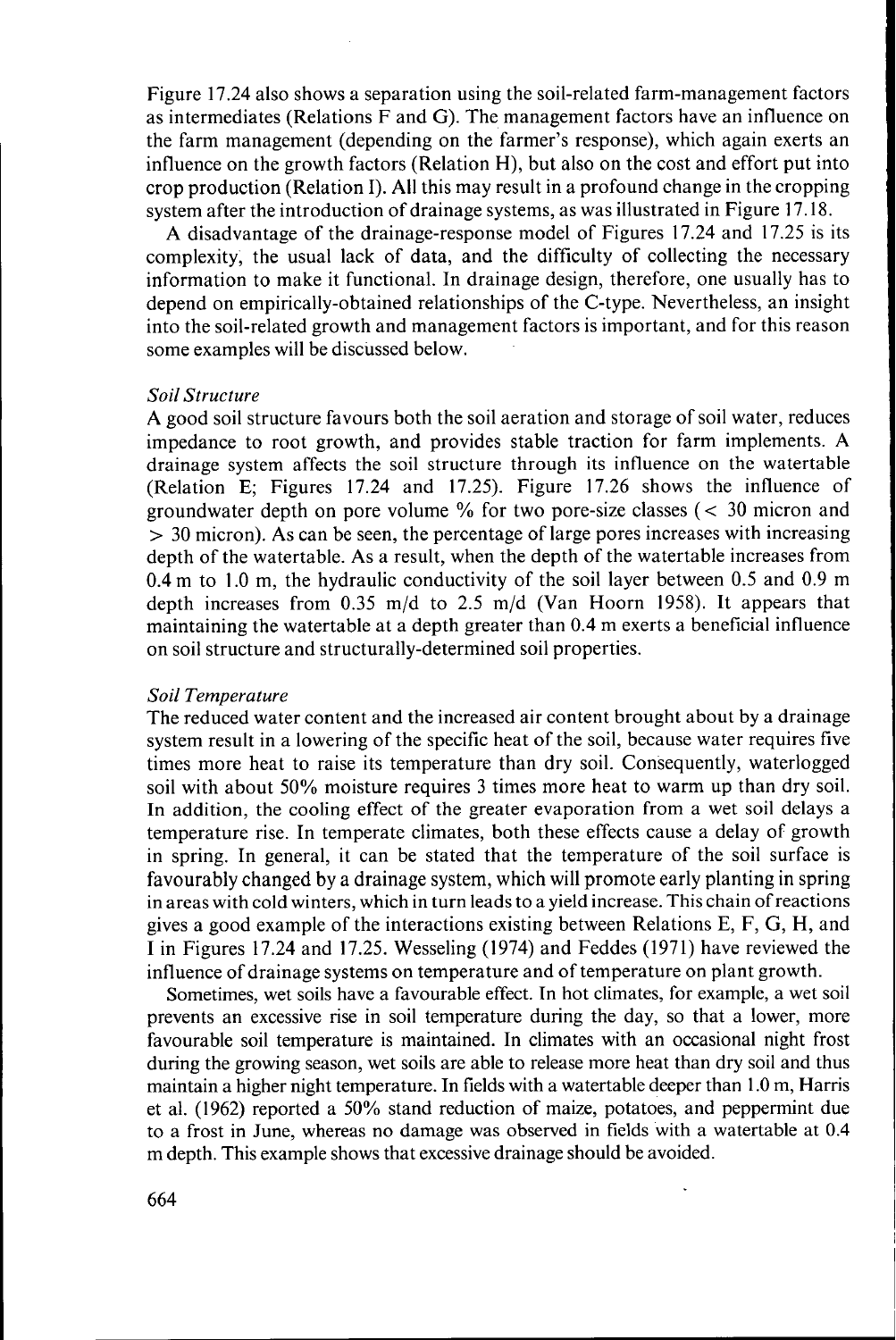

Figure 17.26 Influence of groundwater depth on water and air content, and pore-size distribution (Van Hoorn **1958)** 

## *Soil Workability and Bearing Capacity*

With an adequate drainage system, the average water content of the topsoil, even in humid areas, will seldom rise above field capacity. This is important, because there is a narrow range of soil-water contents for tillage operations, which for most soils is below field capacity. Working the soil at higher water contents gives rise to mechanical difficulties and destroys the soil structure, especially in clayey soils. Such a deteriorated soil can be very hard when dry, and as a result of compaction (ploughsole, tractor-sole, or traffic layer) and crust formation, both the infiltration and hydraulic conductivity are low.

In grazed grasslands, the bearing capacity of the soil and its resistance to puddling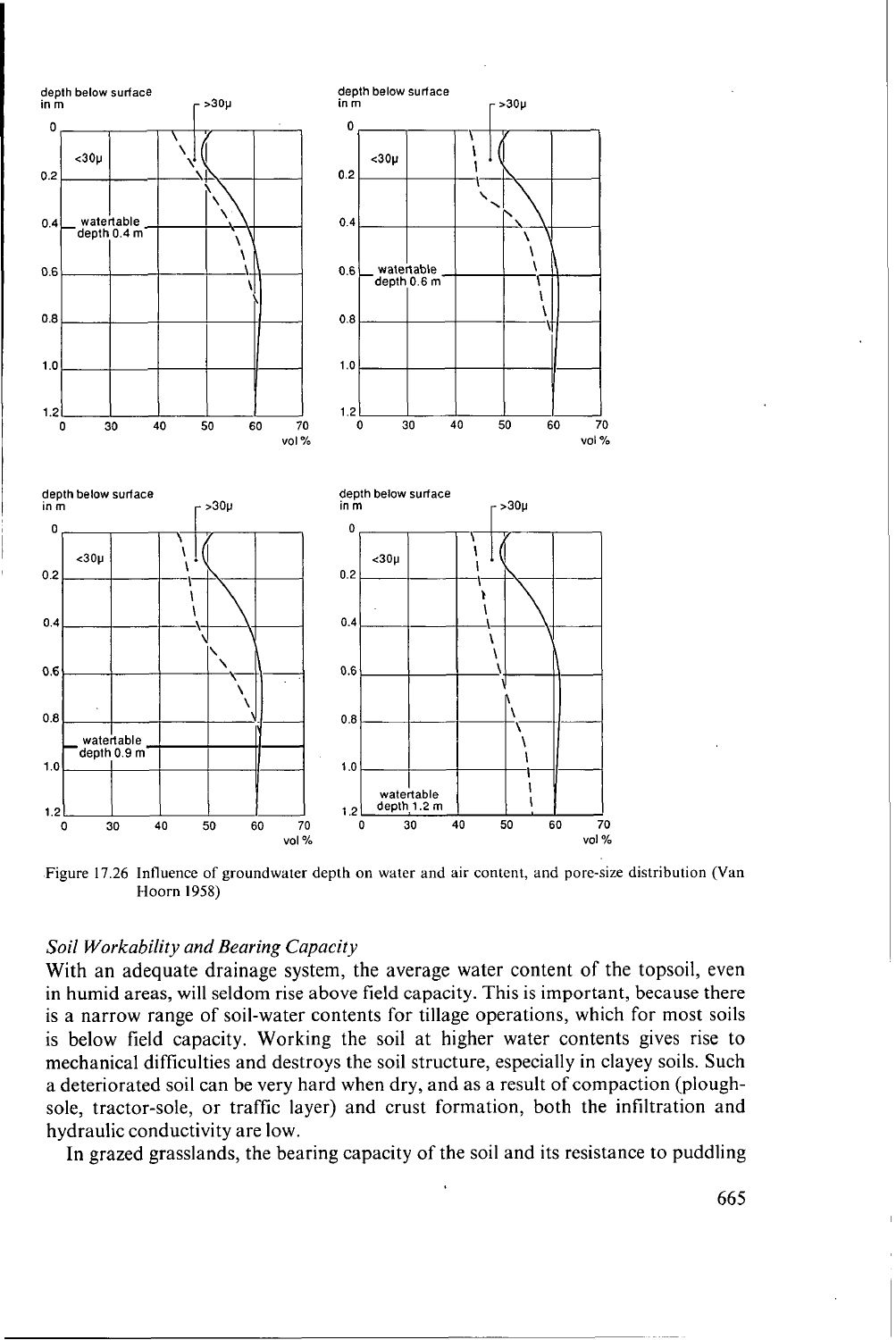

Figure 17.27 Relation between soil water content at 0.15 m depth and watertable depth in a silt loam soil in **S.** Carolina, **U.S.A.,** from January through May 1970 (Young and Ligon 1972)

(trampling) by the hoofs of cattle can be favourably influenced by a drainage system (Berryman 1975).

In Chapter 11, the equilibrium relationship between soil-water content and watertable depth was discussed, including hysteresis. It is not always easy to find such **a** relationship under field conditions. An example of the scatter in the relationship between the soil-water content and the depth of the watertable is shown in Figure 17.27. Still, the figure shows the expected trend that the average water content of the soil at *O.* 15 m depth is considerably less with deeper watertables than with shallow ones. On the other hand, a deep watertable and an intensive subsurface drainage system are no absolute guarantees of a soil-water content below field capacity, especially not on rainy days.

For a silt loam soil in The Netherlands, Figure **17.28** presents an example of the relationship between the percentage of workable days in April, the drainage intensity



Figure 17.28 Drainage and workability of **a** silt loam soil under Dutch climatic conditions. Data obtained with a simulation model covering a period of 35 years (adapted from Wind and Buitendijk 1979)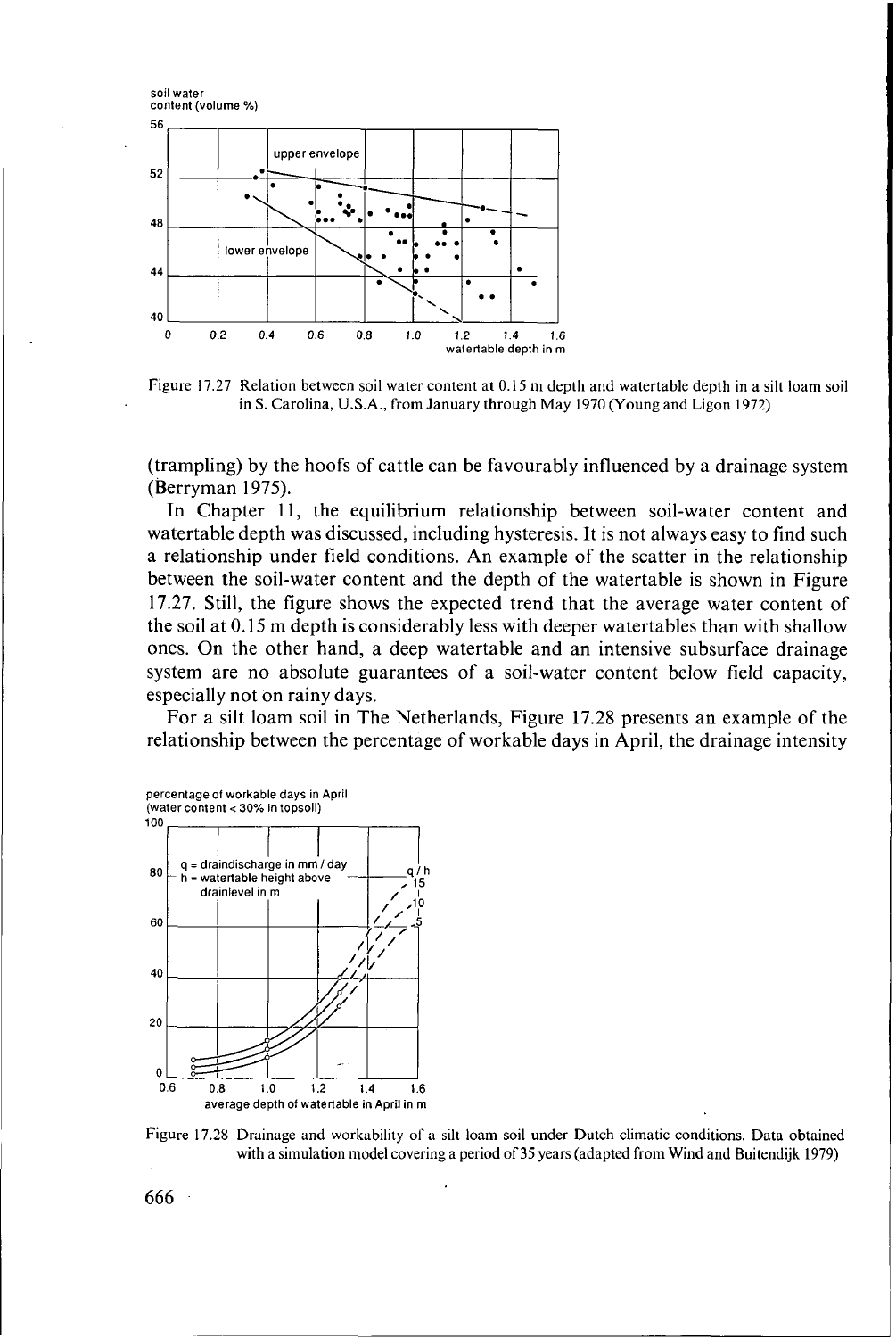(q/h ratio), and the average depth of the watertable. The figure shows that the average depth of the watertable exerts a great influence on the number of workable days (Relation F in Figure 17.24). The influence of the q/h ratio is much smaller. Unfortunately, the calculations were made only up to watertable depths of 1.3 m, so that the maximum number of workable days cannot be determined.

Other examples have been presented by Nolte et al. (1982).

#### *Soil Subsidence*

Newly reclaimed wetland clay soils will subside when drainage is introduced. These soils, which are originally supersaturated with water, subside because of the loss of water (Chapter 13). Any soil will subside if the watertable is pumped down to several tens of metres (Todd 1980). Such pumping is not generally done for drainage, however, but for water supplies, and is therefore not further discussed here.

Drained peat soils subside for two reasons. The first is physical, because the soils shrink with the loss of water. The second is chemical, because the organic matter oxidizes and decomposes. Figure 17.29 illustrates the shrinkage of peat soils in The Netherlands as a function of seasonal average depth of the watertable. When the shrinkage is used as an object factor, this average depth can also be used as a drainage criterion.

Irrigated gypsiferous soils can also subside. When irrigation water is applied to them, the gypsum in the soil dissolves and is removed by natural or artificial drainage (Van Alphen and de los Rios Romero 1971).

#### *Nutrient Supply from the Soil*

Various processes activated by bacteria, fungi, and other micro- and macro organisms in the soil depend on the aeration and the drainage status of the soil. Minessy et al. (1971) have shown that the uptake of mineral nutrients  $(N, P, K, Ca, Mg)$  by orange and mandarin trees in Egypt increases with increasing depth of the watertable. Yamada (1965) reported that the continuous flooding of rice fields causes a chemical reduction of the soil and an accumulation of toxic products like hydrogen sulphide **(H2S).** An occasional drainage ofwater from the fields results in a favourable oxidation of the harmful substances.



Figure 17.29 Subsidence of peat soils in The Netherlands as a function of average watertable depth (Schothorst 1978)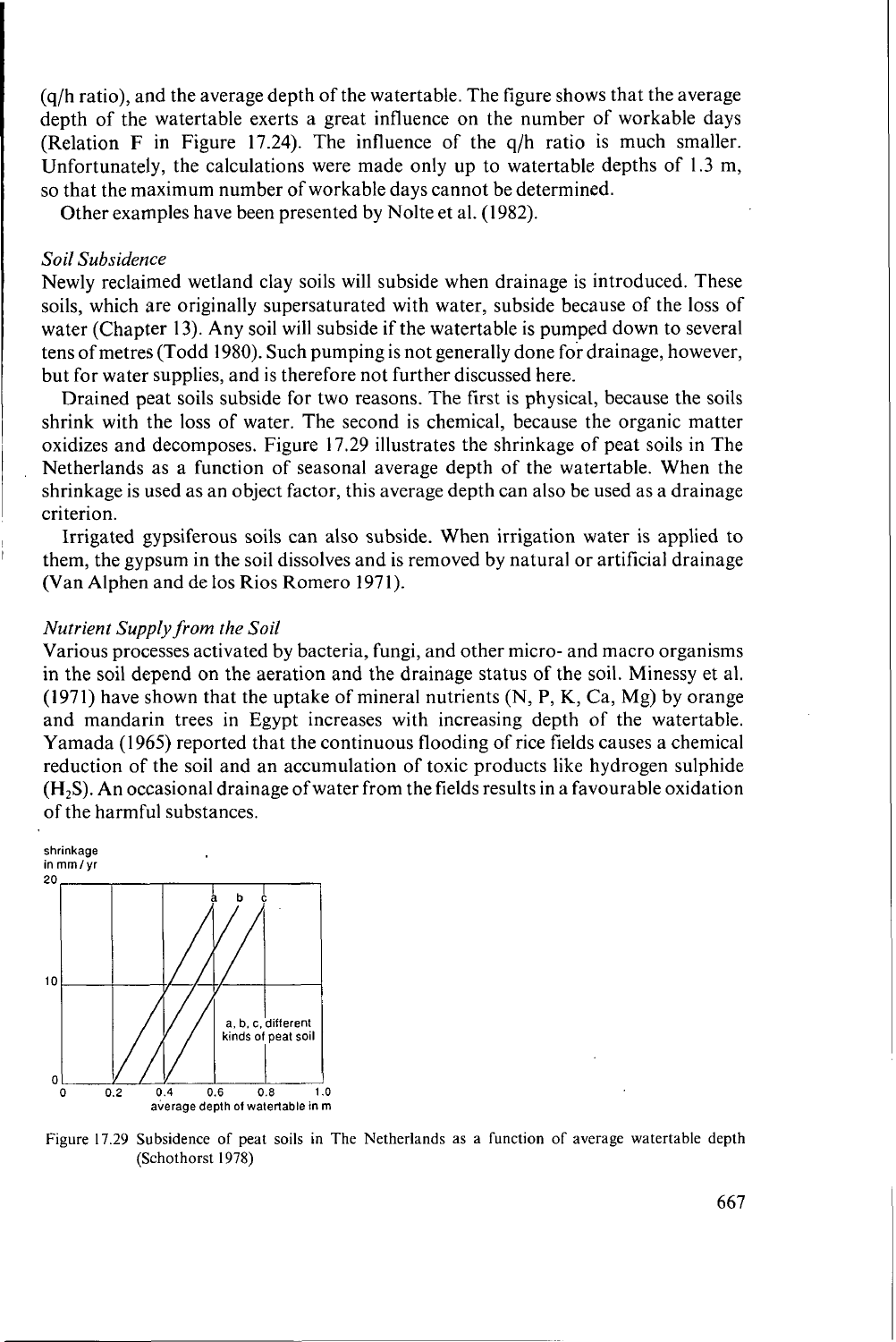Nitrogen (N) fixation and nitrification by micro-organisms are other examples of aerobic processes that are influenced by the soil moisture content and exert an important influence on plant growth. Van Hoorn (1958) found that, when the average depth of the watertable is 0.6 m, the soil releases only **60** kg N per ha per year, but, when this depth is 1.2 m, it releases 120 kg per N ha per year. Thus, when the depth of the watertable is  $0.6$  m, and an amount of 60 kg N per ha is applied in the form of a nitrogen fertilizer, the yields will be comparable in both cases. Apparently, certain agricultural practices can compensate for the effects of poor drainage conditions, as was already mentioned in Section 17.3.3 (Figure 17.8).

In confirmation, Figure 17.30 shows the combined influence of N-fertilization and average depth of the watertable on grassland in peat soil in The Netherlands. With shallow watertables, a high N-dose has a considerable effect on the yield, but when the watertable is at 0.5 m or more, the effect vanishes. Also in Table 17.3 (Section 17.4.1) it is seen that an N-dose in undrained fields leads to similar yields as in drained fields without fertilizer application. However, contrary to the tendency shown in Figure 17.30, the data of Table 17.3 show that the effect of fertilizing is large in the well-drained fields. The effect of fertilizer on crop production in relation to the drainage status of the soil is apparently dependent on local conditions. This also holds for the quality of the produce.

Shalhevet and Zwerman (1962), conducting experiments with a maize crop, proved that the N-fertilizer could best be given in the form of nitrates when the watertable is shallow and as ammonia when the watertable is deep. Nitrate is more mobile than ammonia, however, and may therefore be easily leached by the drainage water and cause excessive nitrification of the water in the main drains (Bolton et al. 1970).

#### *Soil Sodicity*

Sodic soils are soils with an excess sodium at the exchange complex and they have a pH above 8. Sodic soils containing CaCO, can be reclaimed by incorporating acidifying materials in the soil, either through organic matter, sulphur compounds, or a reclamation crop. (Many grasses serve this purpose.) The acids dissolve the precipitated CaCO<sub>3</sub>. If necessary, gypsum can also be added. The  $Ca^{2+}$  in the gypsum



Figure 17.30 Nitrogen **supply,** average depth **of** watertable, and yield of grassland in The Netherlands (Feddes and Van **Wijk 1977)**